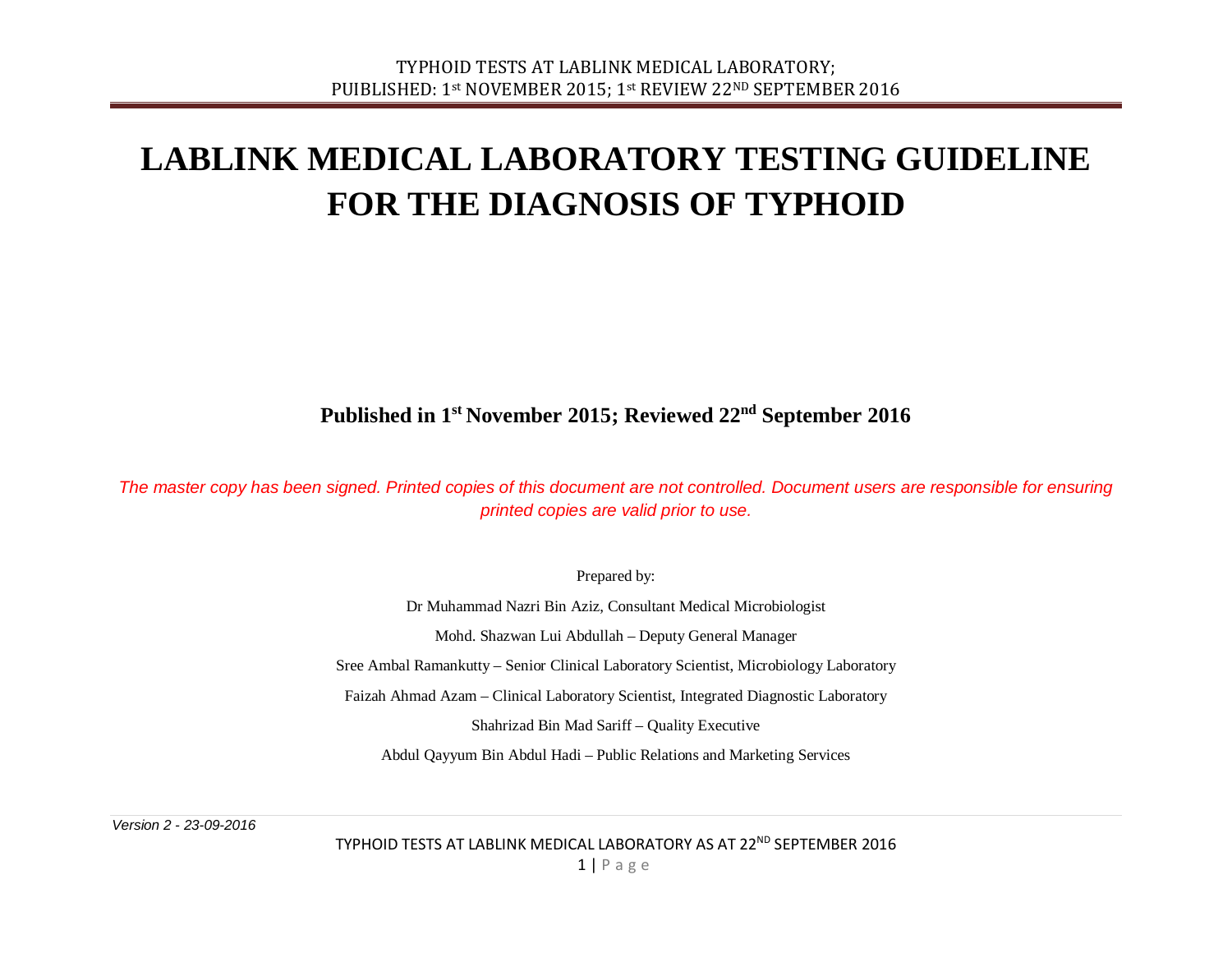| <b>No</b> | Test /<br><b>Objective</b>                                                                                                                    | <b>Specimen</b>                                                                                                                                                                                                                                                                                                                                           | <b>Container</b>                                                                                                                              | <b>Transportation</b><br><b>Requirement</b>                                                                                                                                                                                      | <b>Method</b>              | <b>Note</b>                                                                                                                                                                                                                                                                                                                                                                                                                                                                                              |
|-----------|-----------------------------------------------------------------------------------------------------------------------------------------------|-----------------------------------------------------------------------------------------------------------------------------------------------------------------------------------------------------------------------------------------------------------------------------------------------------------------------------------------------------------|-----------------------------------------------------------------------------------------------------------------------------------------------|----------------------------------------------------------------------------------------------------------------------------------------------------------------------------------------------------------------------------------|----------------------------|----------------------------------------------------------------------------------------------------------------------------------------------------------------------------------------------------------------------------------------------------------------------------------------------------------------------------------------------------------------------------------------------------------------------------------------------------------------------------------------------------------|
| 1.        | Test:<br><b>Blood</b><br>Culture<br>Objective:<br>Isolation of<br>Salmonella<br>typhi and<br>Salmonella<br>paratyphi<br>bacteria in<br>blood. | <b>Venous Blood</b><br>Note 1:<br>Specimen must<br>be collected in<br>the acute phase<br>of the infection<br>or bacteremic<br>phase; at the<br>start of day 1 to<br>day 7 onset of<br>symptoms.<br>Note 2:<br>It is advisable<br>not to send<br>serologic sample<br>during acute<br>phase of<br>infection,<br>because<br>antibodies are<br>not shown yet. | <b>Blood</b><br>Culture<br><b>Bottles</b><br>Adult:<br>Aerobic<br>bottle<br>Anaerobic<br>bottle<br><b>Paediatric:</b><br>Paediatric<br>bottle | Room<br>Temperature<br><b>Best Practice:</b><br>The best<br>practice is to<br>place the<br>bottle(s) in<br>Continuous<br>Monitoring<br><b>Blood Culture</b><br>System<br>(CMBCS) within<br>2 hours of<br>specimen<br>collection. | Culture and<br>Sensitivity | CLSI emphasize that 2-3 sets of blood cultures<br>$(1 set = 1$ aerobic & 1 anaerobic bottle) are to<br>be drawn for initial evaluation for adult.<br>Cumulative yield of Salmonella typhi blood<br>culture sets;<br>1 Set: 65% Recovery of Salmonella typhi.<br>2 Sets: 80% Recovery of Salmonella typhi<br>3 Sets: 96% Recovery of Salmonella typhi.<br>Note:<br>Clinical illness is accompanied by a fairly sustained<br>but low level of secondary bacteraemia (1 to 10<br>bacteria per ml of blood). |

*Version 2 - 23-09-2016*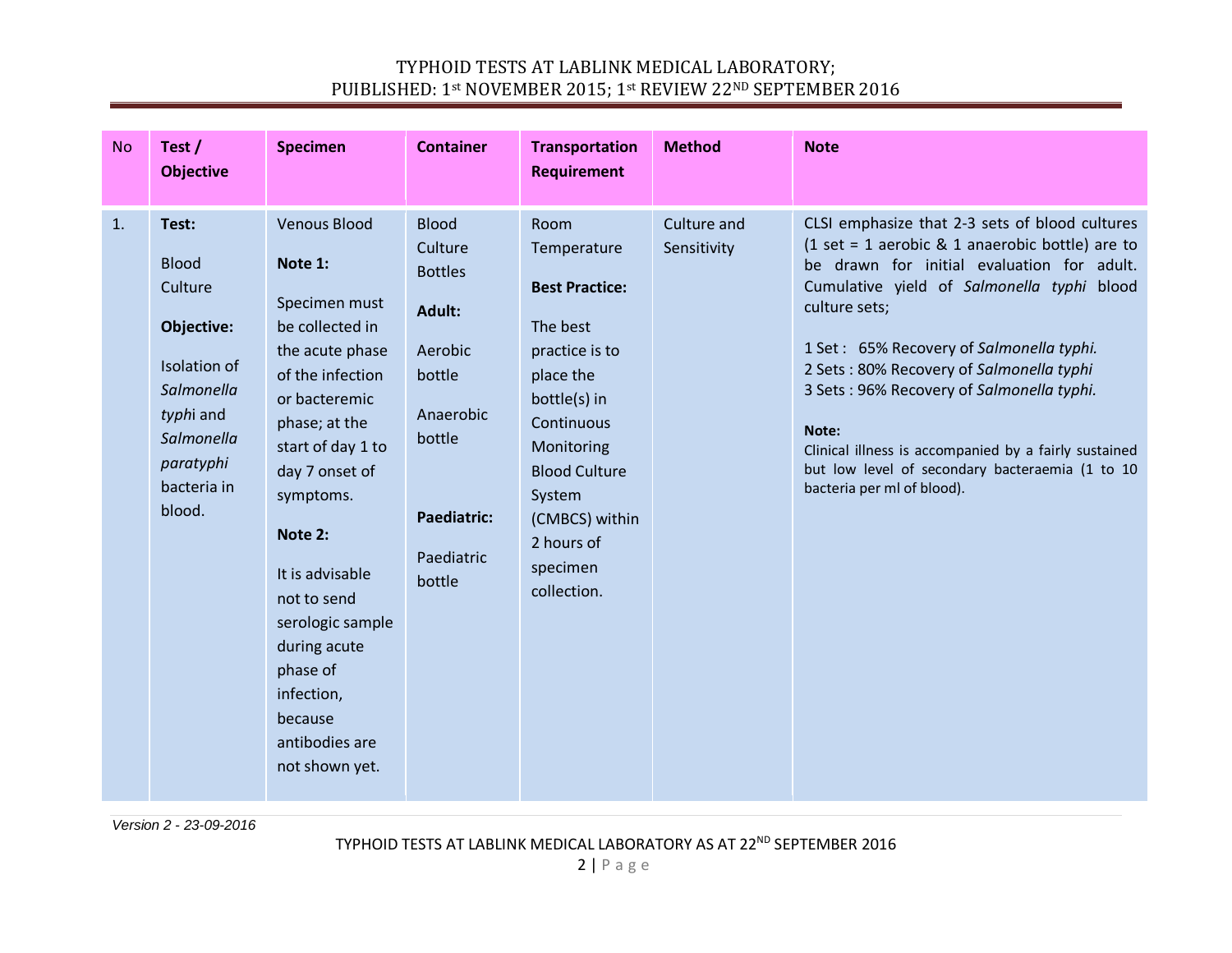| No. | <b>Test</b>                                                                                                                           | <b>Specimen</b>                                                                                                                                                                                                                                                                                                          | <b>Container</b>                                                                                                                                                                                                                                                                                                                                                   | <b>Transportation</b><br><b>Requirement</b>                                                                                                    | <b>Method</b>              | <b>Note</b>                                                                                                                                                                                                                                                                          |
|-----|---------------------------------------------------------------------------------------------------------------------------------------|--------------------------------------------------------------------------------------------------------------------------------------------------------------------------------------------------------------------------------------------------------------------------------------------------------------------------|--------------------------------------------------------------------------------------------------------------------------------------------------------------------------------------------------------------------------------------------------------------------------------------------------------------------------------------------------------------------|------------------------------------------------------------------------------------------------------------------------------------------------|----------------------------|--------------------------------------------------------------------------------------------------------------------------------------------------------------------------------------------------------------------------------------------------------------------------------------|
| 2.  | Test:<br><b>Stool Culture</b><br>Objective:<br>Isolation of<br><b>Salmonella</b><br>typhi and<br>Salmonella<br>paratyphi in<br>stool. | Stool<br>Note 1:<br>Acceptable to<br>send specimen<br>during:<br><b>Acute infection</b><br>Day $1 - Day 7$<br><b>Immune State</b><br>Day 8 onwards<br><b>Screening of</b><br>carrier<br>Day of illness is<br>Not Applicable<br>Note 2:<br>If stool is not<br>available; rectal<br>swab can be used<br>as an alternative. | <b>Sterile</b><br>Container -<br>Stool<br>Note 1:<br>It is advisable<br>to describe<br>stool<br>appearance<br>and<br>consistency<br>based on<br><b>Bristol Stool</b><br>Chart.<br>The best<br>sample for<br>isolation of<br>the bacteria is<br><b>Bristol Stool</b><br>Chart Type 5,<br>6 or 7.<br>Note 2:<br>Rectal Swab -<br>Carry Blair<br>Transport<br>Medium. | Room<br>Temperature<br>Note:<br>The best<br>practice is to<br>subculture in<br>Selenite F broth<br>after 2 hours of<br>specimen<br>collection. | Culture and<br>Sensitivity | Note:<br>Stools can be collected from acute patients and<br>they are especially useful for the diagnosis of<br>typhoid carriers. The isolation of S. typhi from<br>stools is suggestive of typhoid fever. However,<br>the clinical condition of the patient should be<br>considered. |

*Version 2 - 23-09-2016*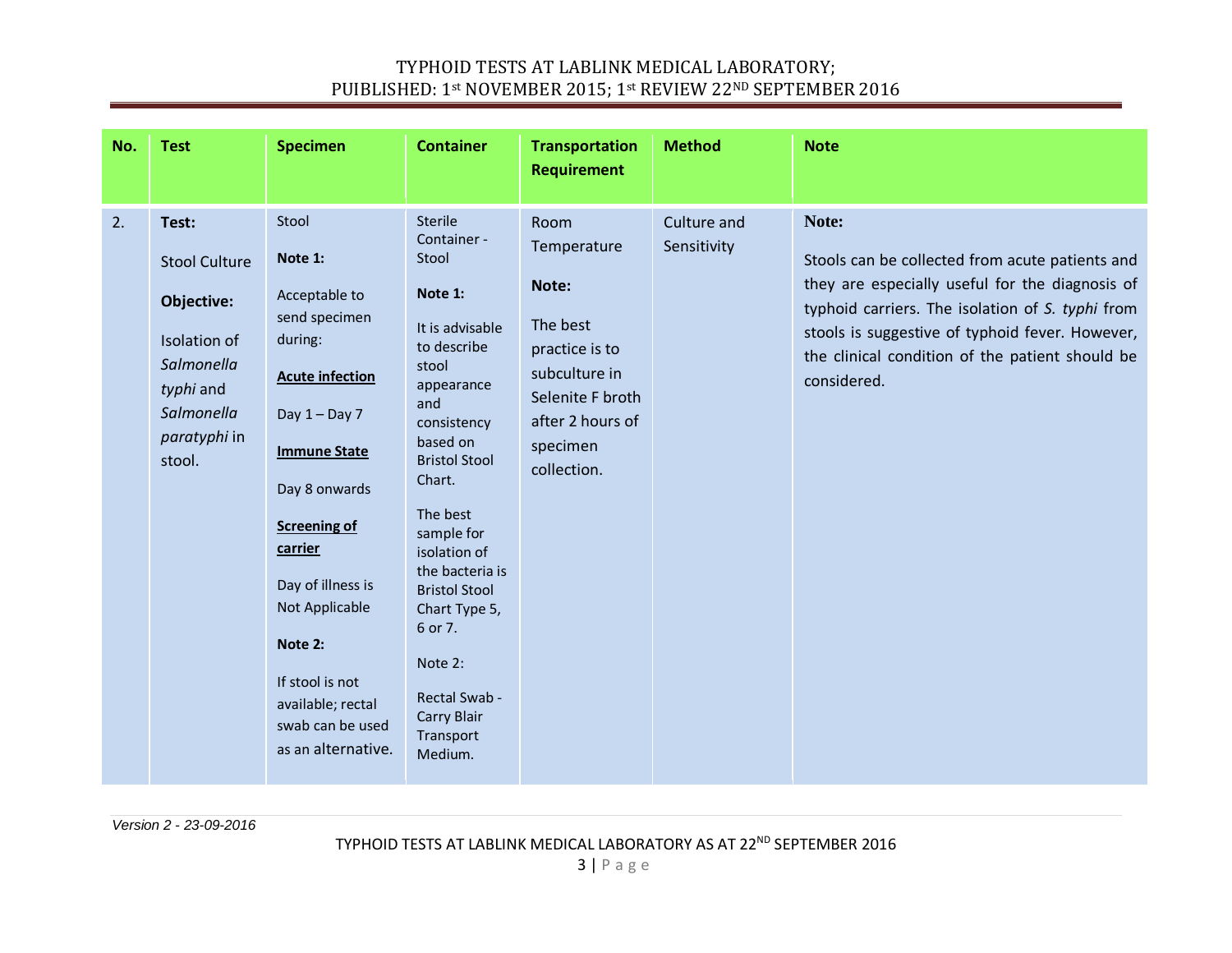| No. | <b>Test</b>                                                                                                                                             | <b>Specimen</b>                                                                                                                                                                               | <b>Container</b>                                        | <b>Transportation</b><br><b>Requirement</b> | <b>Method</b>               | <b>Note</b>                                                                                                                                                                                                                                                                                                                                                                                                                                                                                                                                                                                                                                                                                                                                                                                                                                                                                                                                                                                                                                                                                 |
|-----|---------------------------------------------------------------------------------------------------------------------------------------------------------|-----------------------------------------------------------------------------------------------------------------------------------------------------------------------------------------------|---------------------------------------------------------|---------------------------------------------|-----------------------------|---------------------------------------------------------------------------------------------------------------------------------------------------------------------------------------------------------------------------------------------------------------------------------------------------------------------------------------------------------------------------------------------------------------------------------------------------------------------------------------------------------------------------------------------------------------------------------------------------------------------------------------------------------------------------------------------------------------------------------------------------------------------------------------------------------------------------------------------------------------------------------------------------------------------------------------------------------------------------------------------------------------------------------------------------------------------------------------------|
| 3.  | Test:<br><b>Widal Weil</b><br>Felix - WWF<br>Objective:<br>This test<br>measures<br>agglutinating<br>antibody<br>levels against<br>O and H<br>antigens. | Serum<br><b>Acute Sample:</b><br>Day 1 to day 7<br>onset of infection.<br><b>Convalescent</b><br>Sample:<br>Specimen<br>collection after<br>Day 5 to Day 7 of<br>sending the first<br>sample. | Plain Tube or<br>Plain Tube<br>with Serum<br>Separator. | Room<br>temperature                         | Serology -<br>Agglutination | Note 1:<br>The levels are measured by using doubling dilutions<br>of sera in large test tubes. Usually, O antibodies<br>appear on days 6-8 and H antibodies on days 10-12<br>after the onset of the disease.<br>Note 2:<br>The test is usually performed on an acute serum (at<br>first contact with the patient). A convalescent serum<br>should preferably also be collected so that paired<br>titrations can be performed. In practice, however,<br>this is often difficult.<br>Note 3:<br>The test has only moderate sensitivity and<br>specificity. It can be negative in up to 30% of<br>culture-proven cases of typhoid fever. This may be<br>because of prior antibiotic therapy that has blunted<br>the antibody response. On the other hand, S. typhi<br>shares O and H antigens with other Salmonella<br>serotypes and has cross-reacting epitopes with<br>other Enterobacteriacae, and this can lead to false-<br>positive results. Such results may also occur in other<br>clinical conditions, e.g. malaria, typhus, bacteraemia<br>caused by other organisms, and cirrhosis. |

*Version 2 - 23-09-2016*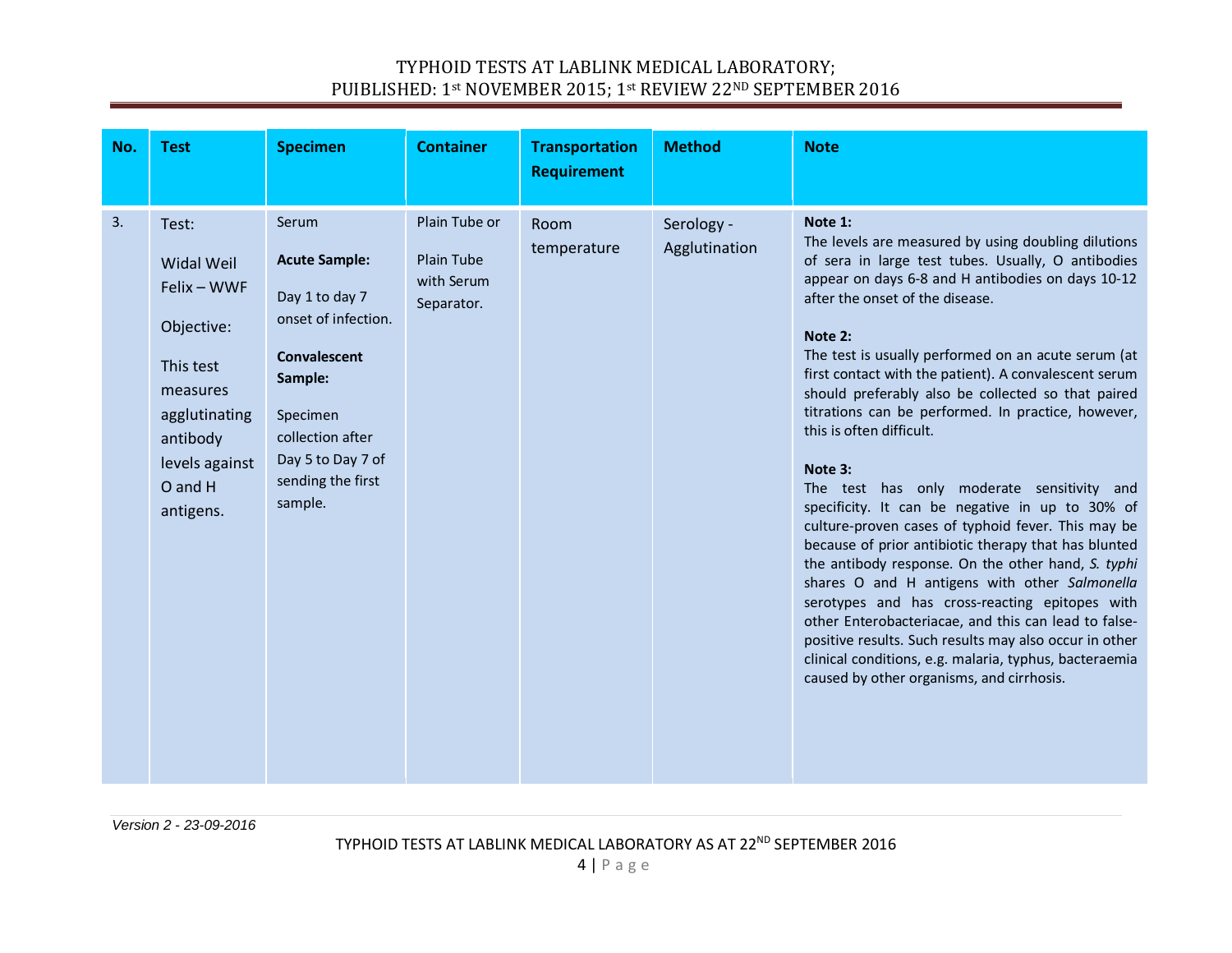| No. | <b>Test</b>                                                                                                                                   | <b>Specimen</b>                                                                                                                                                                                                                                                                                                                   | <b>Container</b>                                        | <b>Transportation</b><br><b>Requirement</b> | <b>Method</b>                          | <b>Note</b>                                                                                                                                                                                                                                                                                                                                                                                                                                                                                                                                                                                                                                                                                                                                 |
|-----|-----------------------------------------------------------------------------------------------------------------------------------------------|-----------------------------------------------------------------------------------------------------------------------------------------------------------------------------------------------------------------------------------------------------------------------------------------------------------------------------------|---------------------------------------------------------|---------------------------------------------|----------------------------------------|---------------------------------------------------------------------------------------------------------------------------------------------------------------------------------------------------------------------------------------------------------------------------------------------------------------------------------------------------------------------------------------------------------------------------------------------------------------------------------------------------------------------------------------------------------------------------------------------------------------------------------------------------------------------------------------------------------------------------------------------|
| 4.  | Test:<br>Rapid Test<br>Salmonella<br>typhi IgG<br>and IgM.<br>Objective:<br>Detection of<br>Salmonella<br>typhi IgG<br>and IgM<br>antibodies. | Serum<br>Note:<br>It is advisable to<br>send serologic<br>sample after 5-7<br>days of onset of<br>symptoms,<br>because<br>antibodies start to<br>arise after day 5.<br>Note 2:<br>Do not use this<br>test for screening<br>of typhoid carrier<br>among food<br>handlers who<br>have received<br>injection for<br>typhoid vaccine. | Plain Tube or<br>Plain Tube<br>with Serum<br>Separator. | Room<br>temperature                         | Serology-<br>Immuno-<br>chromatography | Note 1:<br>A rapid and reliable diagnostic test for typhoid fever<br>as an alternative to Widal Weil Felix (WWF) test.<br>Note 2:<br>Give a false negative result if sample collected in the<br>acute phase of typhoid. (Day $1 - Day 7$ of onset of<br>symptoms)<br>Note 3:<br>Give a false positive result in individual who has<br>received typhoid vaccine.<br>Note 4:<br>IgM - Relative Sensitivity: 91%; Relative Specificity: 99.3%<br>IgG – Relative Sensitivity: 92.9%; Relative Specificity: 99.3%<br>Note 5:<br>Any reactive specimen with the typhoid IgG/ IgM<br>rapid test must be confirmed with alternative testing<br>methods such as Blood C&S, Bone Marrow C&S,<br>Stool C&S and Specific anatomic lesion sample<br>C&S. |

*Version 2 - 23-09-2016*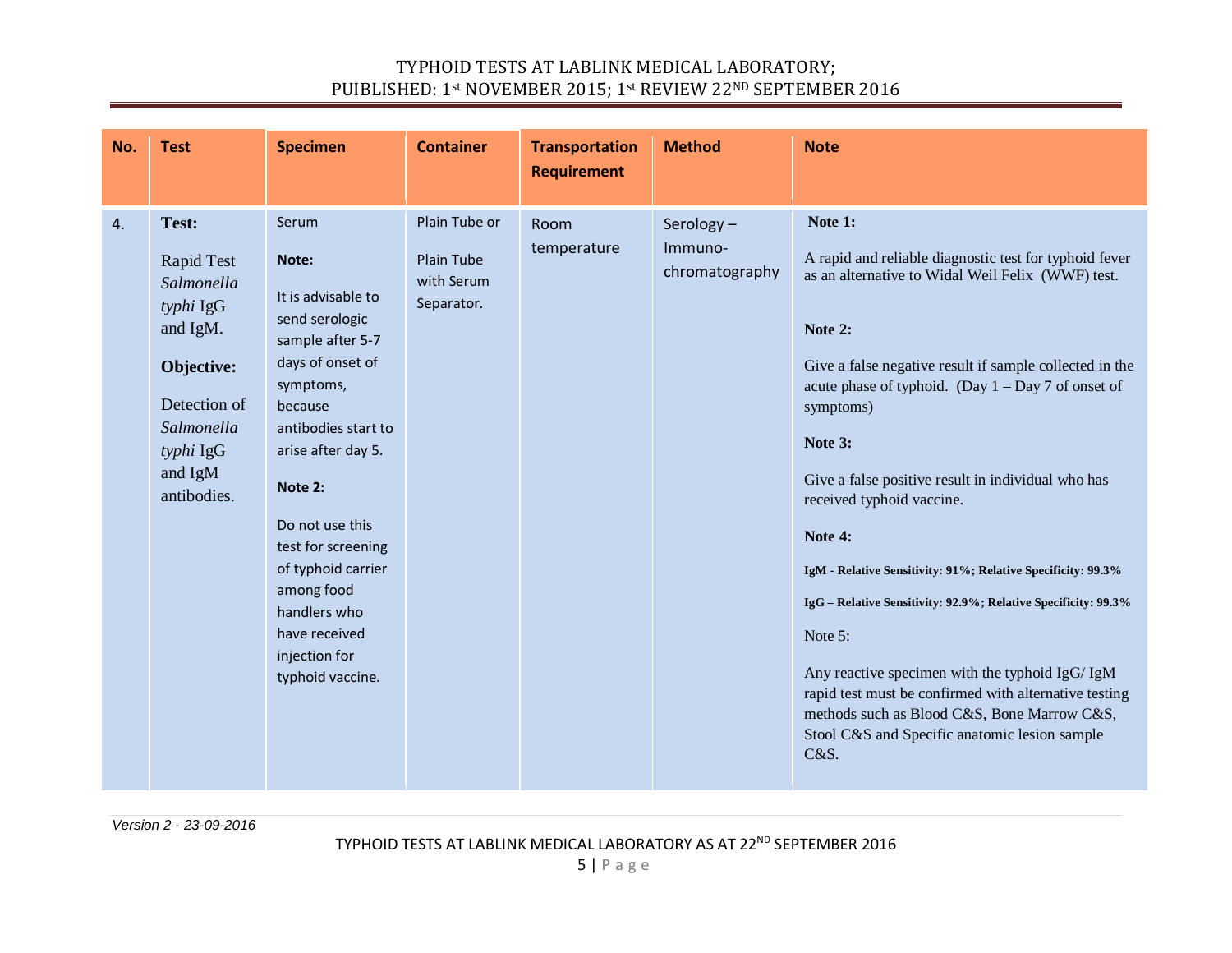**Disclaimer for Rapid Salmonella typhi IgG/ IgM test:**

It is advisable to send serologic sample after 5-7 days of onset of symptoms, because antibodies start to arise after day 5.

Do not use this test for screening of typhoid carrier among food handlers who have received injection for typhoid vaccine.

Give a **false negative** result if sample collected in the acute phase of typhoid. (Day 1 – Day 7 of onset of symptoms)

Give a **false positive** result in individual who has received typhoid vaccine.

Any reactive specimen with the typhoid IgM and IgG & IgM rapid test must be confirmed with alternative testing methods such as Blood C&S, Bone Marrow C&S, Stool C&S, Urine C&S and other specific anatomic lesion sample C&S.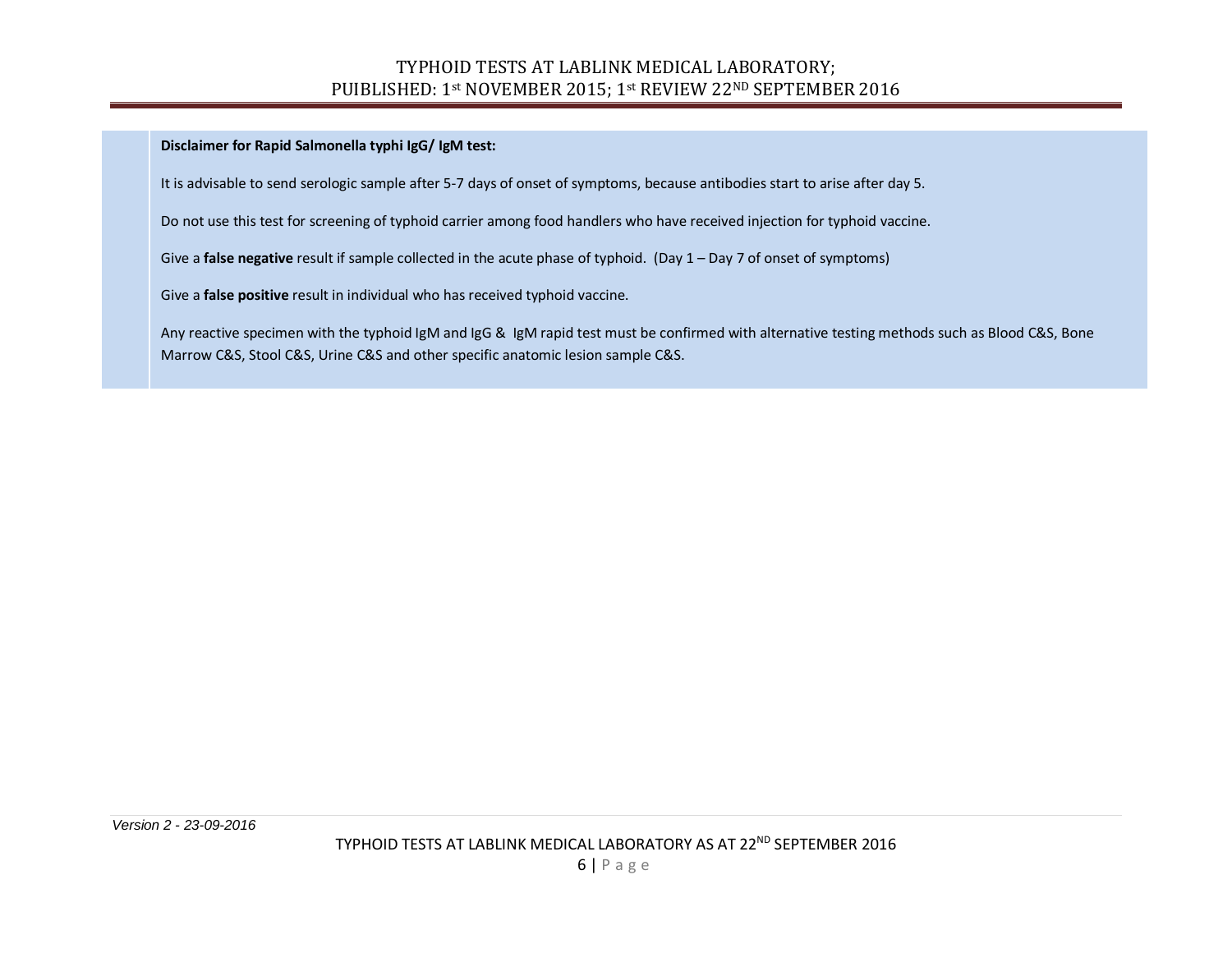

TYPHOID TESTS AT LABLINK MEDICAL LABORATORY AS AT 22<sup>ND</sup> SEPTEMBER 2016

7 | Page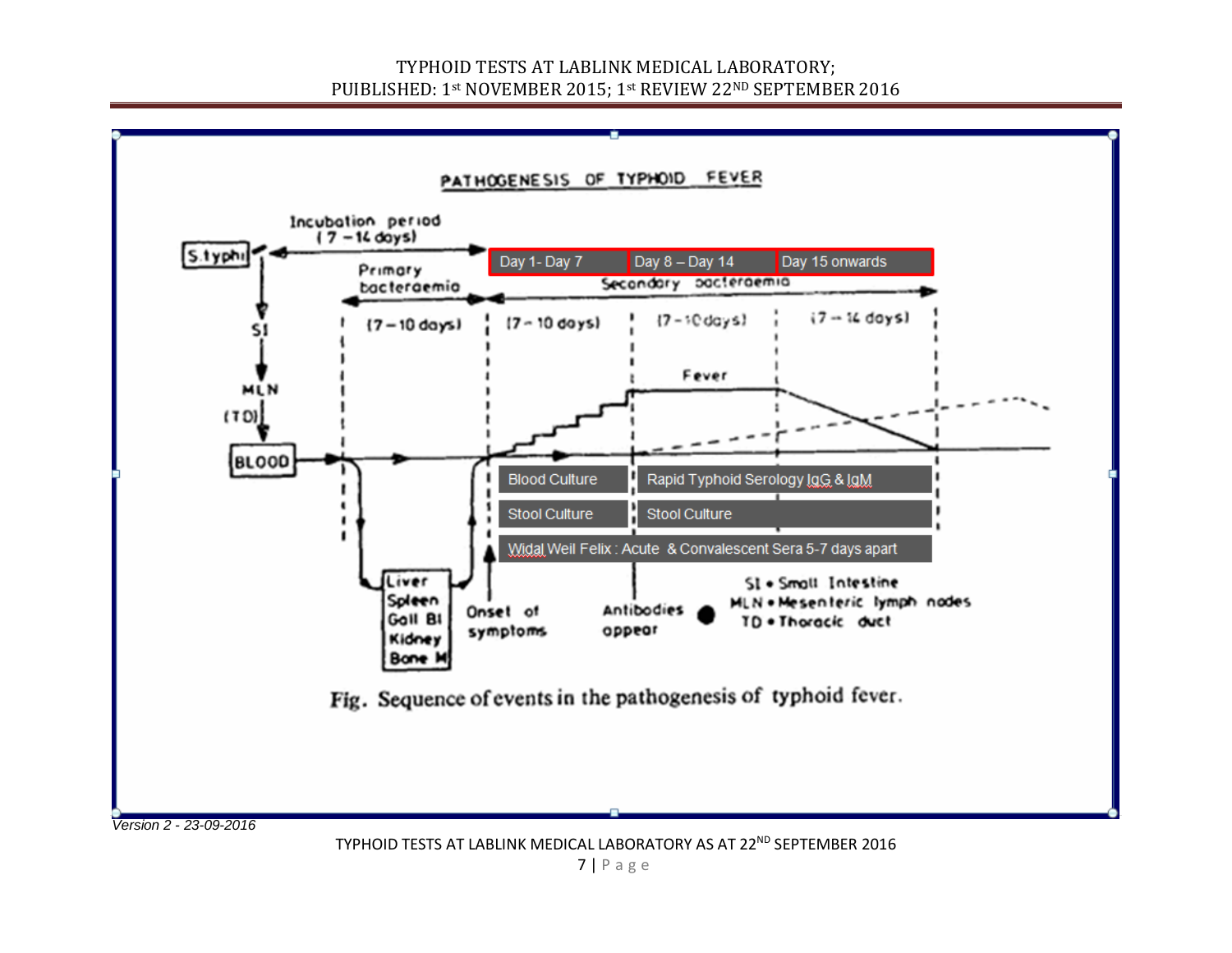#### **BRISTOL STOOL CHART**

| <b>BRISTOL STOOL CHART</b> |        |                                            |                      |  |  |  |  |  |
|----------------------------|--------|--------------------------------------------|----------------------|--|--|--|--|--|
| Type 1                     |        | Separate hard lumps                        | Very constipated     |  |  |  |  |  |
|                            | Type 2 | Lumpy and sausage like                     | Slightly constipated |  |  |  |  |  |
| Type 3                     |        | A sausage shape with cracks in the surface | <b>Normal</b>        |  |  |  |  |  |
|                            | Type 4 | Like a smooth, soft sausage or snake       | <b>Normal</b>        |  |  |  |  |  |
| Type 5<br>Type 6           |        | Soft blobs with clear-cut edges            | Lacking fibre        |  |  |  |  |  |
|                            |        | Mushy consistency with ragged edges        | <b>Inflammation</b>  |  |  |  |  |  |
|                            | Type 7 | Liquid consistency with no solid pieces    | Inflammation         |  |  |  |  |  |

*Version 2 - 23-09-2016*